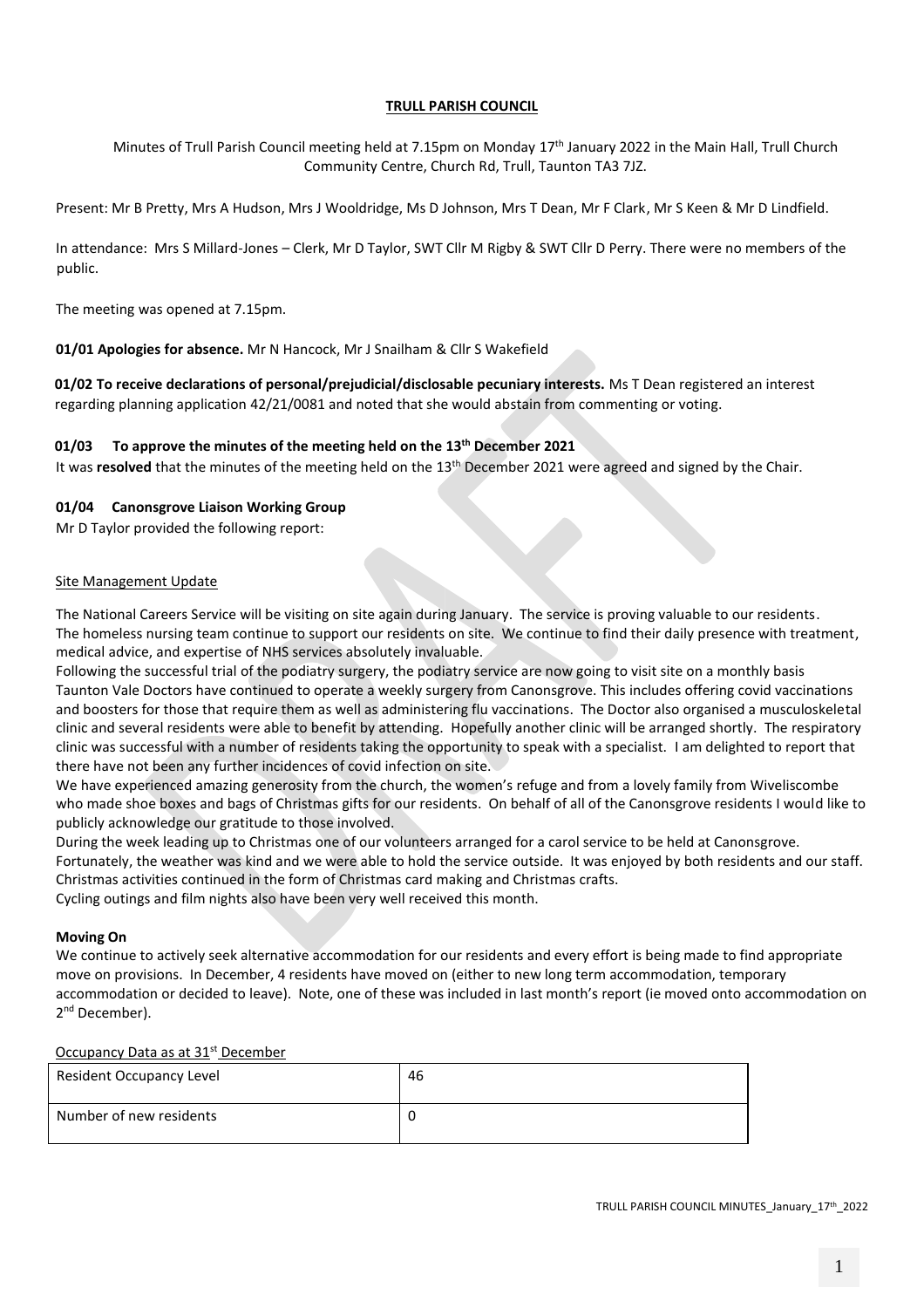| Number of residents evicted in the last month                                                           |  |
|---------------------------------------------------------------------------------------------------------|--|
| Number of Residents who have moved on since last<br>report (3 <sup>rd</sup> Dec – 31 <sup>st</sup> Dec) |  |

# General Canonsgrove Data

| Total residents accommodated since March 2021 | 186                                             |
|-----------------------------------------------|-------------------------------------------------|
| (until end Dec 2021)                          |                                                 |
| Total number of residents moved on            | 105                                             |
| Total number of evictions                     | 41                                              |
| Total residents who have returned             | 4                                               |
| Residents moved on supported by RSI team that | 29/29 (RSI team also support others as well not |
| have sustained their tenancy                  | from Canonsgrove)                               |

# Of those that have moved on:

| Own Tenancies (Includes those in Satellite) | 58 (not all require support from RSI team) |  |  |
|---------------------------------------------|--------------------------------------------|--|--|
| Hospital/Rehab                              | 4                                          |  |  |
| <b>Temporary Accommodation</b>              | 10                                         |  |  |
| Inter Hostel Transfer                       | 10                                         |  |  |
| Returned to Rough Sleeping                  | 3                                          |  |  |
| Returned to Family/Former Accommodation     | 13                                         |  |  |
| Prison                                      | $\mathfrak{p}$                             |  |  |
| Pathway to Independence service             | 2                                          |  |  |
| Unknown                                     | 3                                          |  |  |
|                                             |                                            |  |  |

The RSI team is continuing to work closely with those that have been moved on into their own accommodation. They also work closely with those clients that are hospitalised and the medical teams supporting the clients to ensure that appropriate accommodation and support is available at point of discharge.

The RSI team are working with the YMCA-DG support staff at Canonsgrove to ensure that all avenues are being explored in finding the right accommodation for those clients that have more complex needs. We have weekly management meetings to discuss individual cases.

Incidents and anti-social behaviour

Please refer to separate 'Canonsgrove contact report for December' to be discussed at the meeting.

# Accommodation Strategy and new accommodation solutions for Canonsgrove residents

A summary of progress is provided below. Please note that I have only included progress since last month:

- Lindsay Megson (Homeless Commissioning and Support Lead) started in December. She is working with her team to establish accommodation and support requirements and gaps in our planned provision (using our latest 'census data' from Providers) and then to develop and drive a plan to resolve this through delivery.
- We continue to make good progress on our target to reduce number of Canonsgrove residents to 40 by Easter
- We are inviting peer review from the other District move-on panel meetings to ensure our approach utilises best practice and considers further improvement for the team of professionals to identify any support needs and to deliver effective move-on plans and support.
- There is no new accommodation identified to report since the last meeting.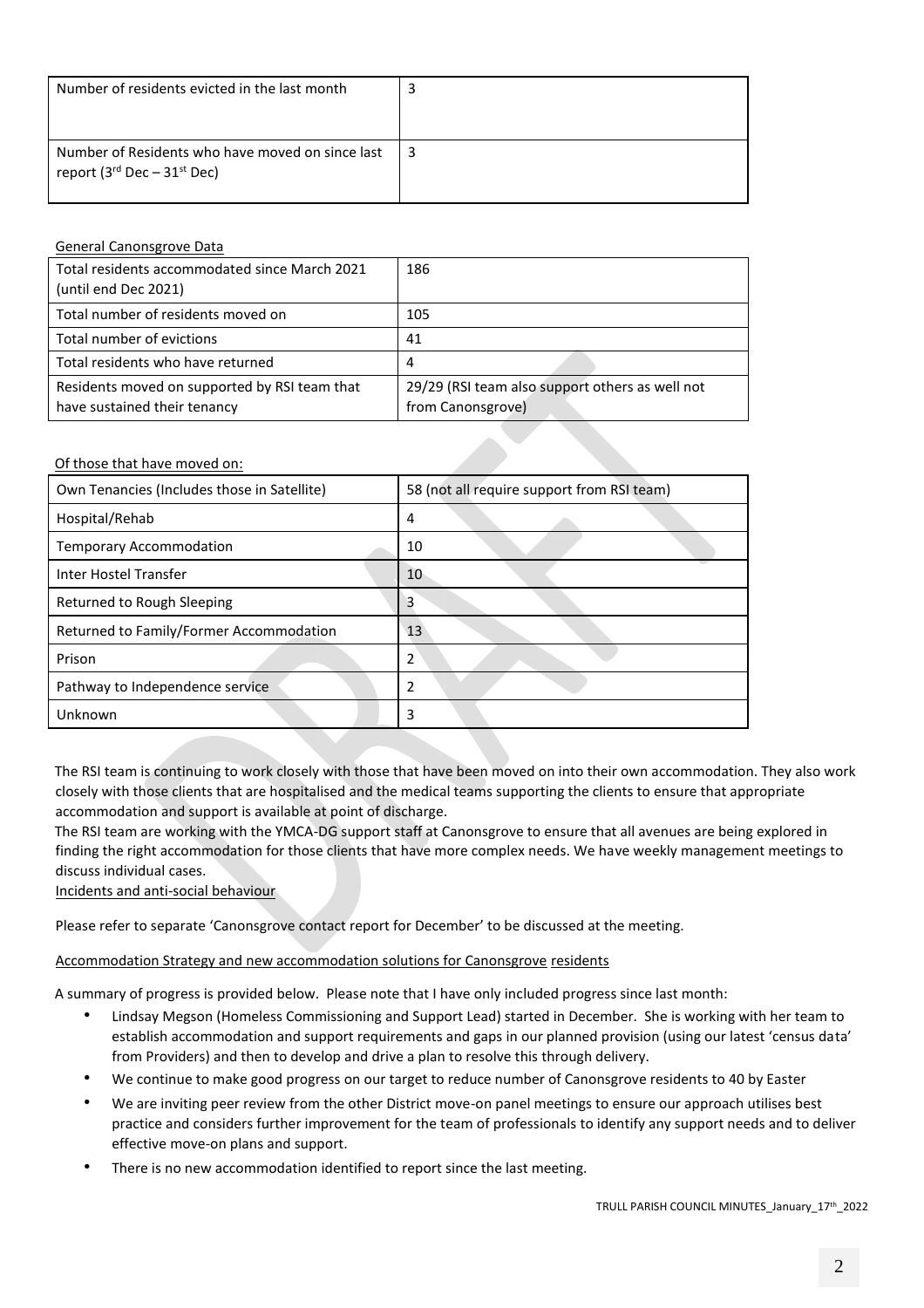# **01/05 Planning**

# **Applications for Decision**

**42/15/0001** Outline planning application for residential development of up to 145 dwellings including highway access off Honiton Road, 'Ahead only' junction off Sweethay Lane, and associated Community Hub and market square, open space, sustainable urban drainage and landscaping on land West of Honiton Road, Staplehay, Trull (amended submission) – To object on the following grounds:

1. The application is not valid as it has been added on to a previously withdrawn application 42/15/0001. The website previously stated that 42/15/0001 had been withdrawn. As a result the application form is also invalid as it refers to the previous application which is materially different from this amended one. There are different access arrangements, fewer houses and no sports pitches to the north of Sweethay Lane. This requires an entirely new application (and for the requisite fee to be paid).

2. The application now contains a mixture of two differing applications which means it will be impossible to determine. The applicant states in the "Amended Submission Covering Letter"

"The submission seeks to supersede all previous documents with the following

replacement/additional documents noting that not all superseded documents will be directly replaced (marked n/a)". This is so confused it would be impossible to make a robust and transparent planning decision (as required by law) based on this amalgamation of two differing proposals.

3. The application site lies outside of settlement limits and therefore does not comply with DM2 of the Core Strategy (CS). The latest SHLAA report (April 2021) describes how the District Council's requirement for a five-year supply of housing is being met. This site is not needed to fulfil this and therefore should not be given permission. 4. It does not comply with DM1 (c) harm to wildlife –great crested newts were found onsite previously and dormice and bats have been found there recently. The current mitigation in not sufficient.

5. It does not comply with DM1 (d) – the landscape will be harmed, in the first part of this application the landscape officer stated that it would degrade the semirural landscape character of the area and provide a negative setting to the surrounding open countryside.

6. It does not comply with CP1 (a) – reducing the need to travel. The site was previously declared unsustainable due to being >900m from any services. This is still the case. The bus only runs 8 times per day and would not encourage people out of their cars. Highways themselves admit that cycling provision into Taunton is not of the quality to encourage cycling.

7. It does not comply with CP8 which states that "unallocated greenfield land outside settlement boundaries will be protected and where possible enhanced."

8. It does not comply with CP 8 or NP policy F1 – flood risk. The flood risk assessment does not accurately reflect the impact that water being discharged off-site will have on surrounding areas. Option one suggests the water will be discharged into the Sherford Stream (via Amberd Lane) into an area that already floods. Option two will discharge water into the Galmington Stream via Dipford Road, also into an area that already floods. 42/15/0001 had an objection from the Environment Agency based on the wrong run-off rate being used in the applicants' FRA calculation. The surface run off rate must be kept to 2l/s/ha as required by NP policy and Swat policy. The SUDS plan is inadequate.

9. We know this is an outline application but the suggested housing design does not comply with NP policy H2 as the houses are not in-keeping with Trull styles and layout.

10. In addition, the consultation has been inadequate. SWaT's Statement of Community Involvement (2019) states: "We recommend that applicants undertake appropriate and effective preapplication consultation with the community before submitting an application,

taking into account the scale of the development proposal. Early engagement with the Council, local community and key stakeholders can identify and address issues before applications are submitted, shape the design of the development and ensure sufficient information is submitted for an application to be registered and a recommendation made." Apparently there was a leaflet drop but not everyone received one. There were no public meetings. The first 'Broadlands' application (42/13/0018) held a 3-day exhibition – there has been nothing like that attempted this time. There was apparently no attempt to liaise with the tennis club which adjoins the site and must be considered as a key stakeholder.

11. There is no phosphate mitigation strategy.

12. The plans do not take into account the floodlights at the tennis club.

13. The local schools are oversubscribed which makes the site even less favourable in terms of sustainability as children would need to be ferried several miles to school.

14. If this parcel of land is given permission, then the fields to the north of the site will almost definitely be developed upon as it will be seen as 'infill' and this will damage irrevocably the nature of the southern end of our village.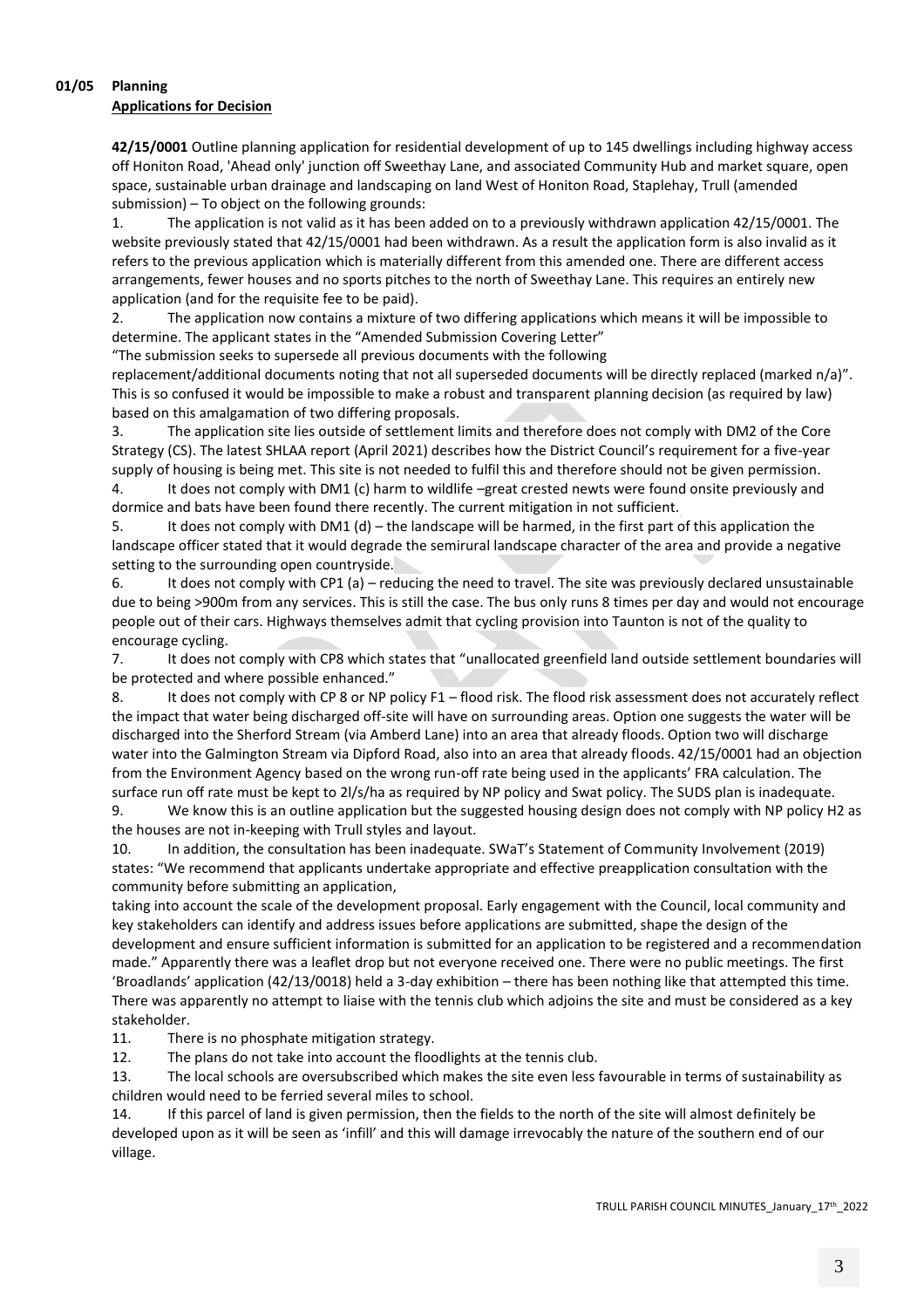15. The original Broadlands application (42/13/0018) was refused due the unsustainability of its location. This has not changed. The site remains unsustainable in terms of the access to services and schools, excess traffic on the road into Taunton, risk of flood exacerbation and wildlife and amenity loss. Trull has 2000 houses already being build in our Parish – we do not need or want this extra development.

**42/21/0080/CQ** Prior approval for proposed change of use from agricultural building into 1 No. dwelling (Use Class C3) and associated building operations at Unit A Higher Sweethay Farm, Sweethay Lane, Sweethay, Trull – **To support** and to note that the accuracy of the maps was questionable and that there were concerns regarding ongoing development.

**42/21/0081** Demolition of garage and erection of a single storey extension to the side of Trendle, 49 Church Road, Trull. **– To support.** Two Councillors abstained.

**42/21/0082** Removal of Condition No. 07 of application 42/89/0048 (agricultural tie) at Hunters Oak, Sweethay Lane, Trull – **To support.**

#### **Report on applications considered under delegated powers**

**42/21/0079** Erection of a single storey extension to the rear, formation of pitched roof dormer to the rear and erection of a single storey extension to the side entrance porch at The Forge, Georges Farm Lane, Trull **– To support.**

#### **Report on decisions by SWT**

**42/21/0071** Erection of attached double garage at Dipford House, Dipford Road, Trull- **Conditional Approval 42/21/0077/NMA** Application for a non-material amendment to application 42/14/0069 for realignment of the approved A38 roundabout on land south of the A38, Comeytrowe **- Conditional Approval**

**42/21/0078/NMA** Application for a Non-Material Amendment to application 42/21/0024 for alterations to the garage door style and adjacent return pier finishes on front elevation with alterations of window/door style on rear elevation of 27 Amingford Mead, Trull **– Conditional Approval**

#### **01/06 Clerk Report**

The Clerk reported that Somerset Forge had been instructed regarding the omitted fingerposts. An apology was received regarding the incorrect replacement of two of the fingerposts following the refurbishment. The Clerk had met with a volunteer regarding helping with bookings at the Geoff Hewett Pavilion and is in the process of setting up an online diary and booking system with designated email address. The 2022/23 budget had been placed onto the website. Simon Fox had been contacted with reference to meeting and discussing CIL funds in connection with the Trull/Comeytrowe Development. The annual return to the Charity Commission had been submitted for the Geoff Hewett Pavilion showing Receipts of £5,388 and Payments of £7,057.

# **01/07 SCC Report**

Ms D Johnson provided the following report;

- ❖ The fourth Local Government Reorganisation (LGR) Advisory Board Meeting in December was attended by 95 people from across the county.
- ❖ A standing item on the agenda are the Local Community Networks( LCN's), with a particular focus on their boundaries and budgets. It's envisaged up to 20 LCN'S will be established on 1 April 2023, when the new Somerset Council officially begins. LCN's will have decision making powers to shape policy and take action to improve the local area and will consist of residents, councillors, town and parish councils, community groups and partners such as the NHS, education and the Police and Fire Service. The next meeting will be held virtually on Thursday 3 February 15.30-17.00, a link will be available on **newsomersetcouncil.org.uk.**
- ❖ Alerting SCC to potholes or a host of other problems on the road is now easier and quicker you can also track progress after you've reported an issue. Thanks to a new upgraded online system with an improved interactive map, members of the public can report a problem 24/7.From potholes, blocked drains and broken manhole covers, to overgrown vegetation, damaged pavements or cycle paths, faulty traffic lights or missing markings - all can be reported in minutes from a smartphone, tablet or computer.

The full range and how to report is available at [www.somerset.gov.uk/roads-and-transport/report-a-problem-on-the](http://www.somerset.gov.uk/roads-and-transport/report-a-problem-on-the-road/)[road/.](http://www.somerset.gov.uk/roads-and-transport/report-a-problem-on-the-road/)

❖ SCC has unveiled plans for new safe cycling and walking routes in the county. The Local Cycling and Walking Infrastructure Plans (LCWIPs) for Yeovil and Taunton are the first areas to be published; these are focused, 10-year plans for developing a cycle and walking network within each local area. The aim is to secure funding over the next decade for significant new safe routes for cyclists and pedestrians across all Somerset's towns.

TRULL PARISH COUNCIL MINUTES\_January\_17th\_2022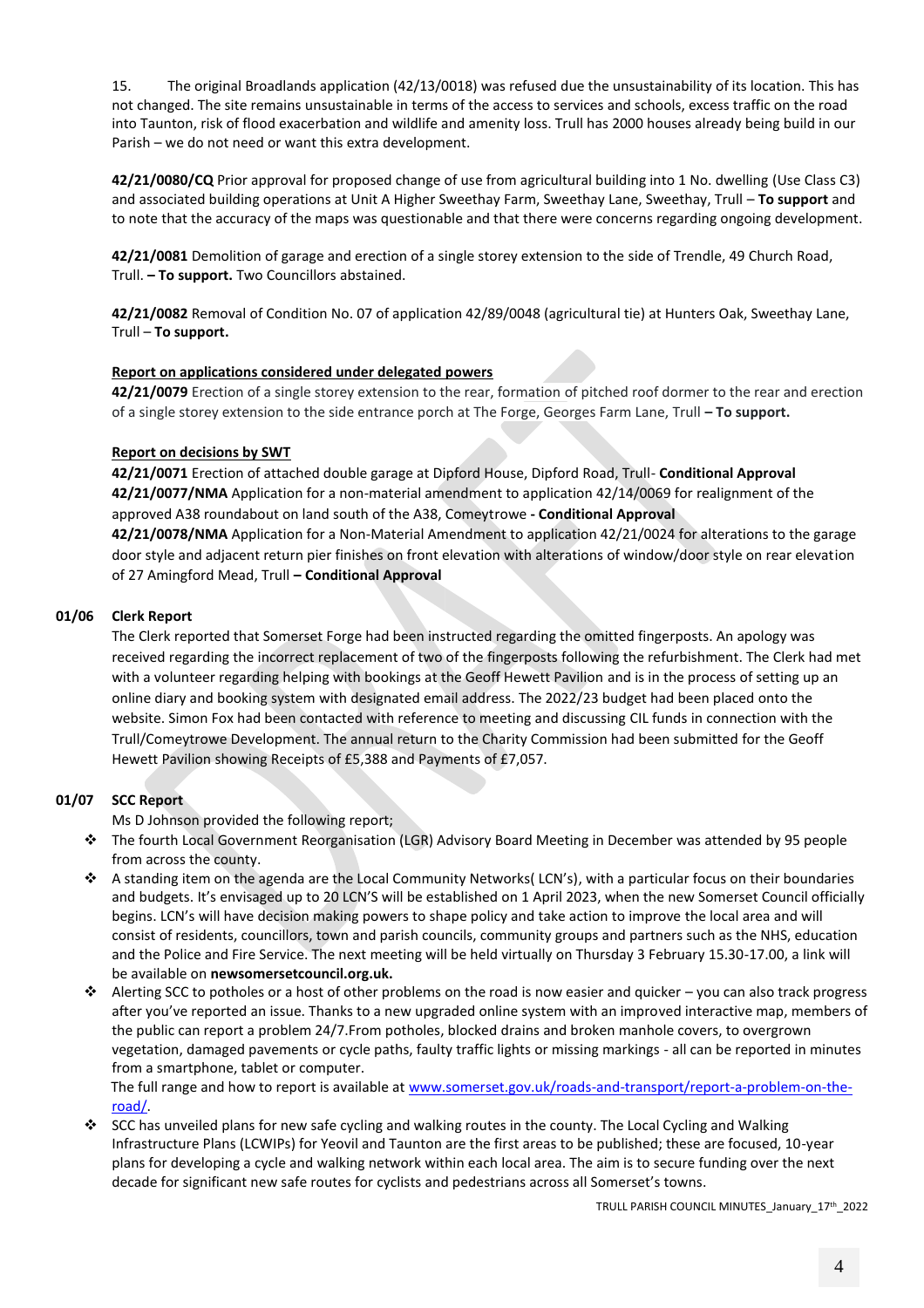- ❖ SCC has been allocated £3.8m from the Government's Household Support Fund which will be used to ensure there is a wide range of support available to those who need it between now and the end of March 2022. The fund is being distributed by the Citizens Advice organisations.
- ❖ SCC are still awaiting news from the government on the Bus Service Improvement Plan submitted on the 29<sup>th</sup> October 2021.Stage 1 of the Enhanced Partnership Plan has been completed with no objections from bus operators. Stage 2 has now commenced which is consultation with local bus operators and statutory consultees. The document being consulted on is a "shell document", an outline of measures and facilities will be more fully developed in due course due to the pandemic and unknown funding. There is a plan for all park and ride buses to be electric. Once the result of the bid has been confirmed the aim is for the plan to be up and running by April 2022.
- ❖ I have been advised that the Honiton Road will be closed for 3 weeks for drainage improvements works between Bradbeers and Amberd Lane in Staplehay. (the extent of the closed portion is unknown as yet). The work is planned for 7<sup>th</sup>- 25<sup>th</sup> March 2022. This blocked drain has been reported for some years now and causes dangerous flooding to the Honiton Road in periods of heavy rain.
- ❖ I continue to support people with case work which includes planning applications, parking issues, pot holes and path clearance issues. I have requested that more adequate signage will be put in place for the upcoming road-closures and am investigating how SCC will support the area with speeding concerns.

# **12/08 SWT Report.**

Cllr S Wakefield provided the following report in her absence;

- 1. We are waiting to see the revised application for the conversion of the stable block buildings at Comeytrowe Manor. We have been led to believe that the access to this conversion will not now also be used for access to the parking for the flats at the Orchard Grove. We have pressed this point with Simon Fox, SWT planner who is dealing with this development. We noted too that there was a large pothole in the altered road by the new roundabout at the Wellington Road end, which was causing many people to have flat tyres after driving over it. Sarah reported it to SCC highways, as did many others, and received a response that it had been fixed but even after that there were further reports of problems with tyres. Is seems that SCC asked the developer to repair the road and that the first attempt was not fit for purpose and had to be redone.
- 2. Full Council and other council committees Executive and Scrutiny in particular will be considering next year's budget and how to balance it against continually rising costs, higher inflation and the desire not to make service cuts in our last year as a council. Thankfully we have a useful contribution from our commercial investments and a reasonable settlement from the government so we do expect to be able to submit a balanced budget whilst retaining sufficient reserves as is prudent. It is worth remembering that any increase in Council Tax will be offset for the poorest by increases in housing benefit and there is also a council tax support scheme run by SWT.
- 3. Somerset Council: Work is continuing on the setting up of the departments and framework of the new Somerset Council. The leader of SCC together with the 4 district leaders and 4 members of the SCC cabinet meet as the Local Government Reorganisation (LGR) Joint Board to make strategic decisions. There is also an LGR Advisory Board, which is also meeting regularly now, and which has members taken from the Somerset Councils and Parish and Town Councils as well as other bodies. The meetings of both boards take place in open session across the county at different locations each time to lessen journey times as far as possible. I am not sure however that they are being webcast as all SWT meetings are now. A lot of work is going on in SCC itself and departments within the districts are also liaising both with SCC and with each other so that closer working relationships are being fostered ahead of the merger. There will inevitably be redundancies, economies of scale being part of the financial benefit of unitary, but as yet where and when these will happen is not known.
- 4. Taunton Council: The first consultation closed on 12 January 2022 so now the council working group are working on reviewing the responses received and on making recommendations about the new Town Council boundary. There will be further consultation after their proposals are published particularly with the parishes affected. Eventually SWT at Full Council will make a final decision with the first elections to the new Taunton Council taking place in 2023.
- 5. Local Community Networks: As yet we do not have much information as to how these groups of parishes will be linked in this area or how that linking will be decided. Pilot studies for LCNs are taking place in Frome, Wincanton and Exmoor National Park – being three contrasting local areas within Somerset. Much work needs to be done on this part of the new local governance arrangements including which powers eg planning are to be delegated more locally to LCNs. There is a conference happening in February to which your Clerk and PC (some of the members) should be invited and Dawn will be able to provide more detail on all of this.
- 6. Proposed housing development off Honiton Road and in Sweethay: Councillors will be aware of the revival of this 2015 application, known as Broadlands Twenty Twelve, which everyone thought had been withdrawn and will discuss it at your meeting tonight. It had not been withdrawn and is now being actively pursued again. The promoter – Tetra Tech Ltd – has sought to engage locally and has altered the design and layout considerably but it still includes access from

TRULL PARISH COUNCIL MINUTES\_January\_17th\_2022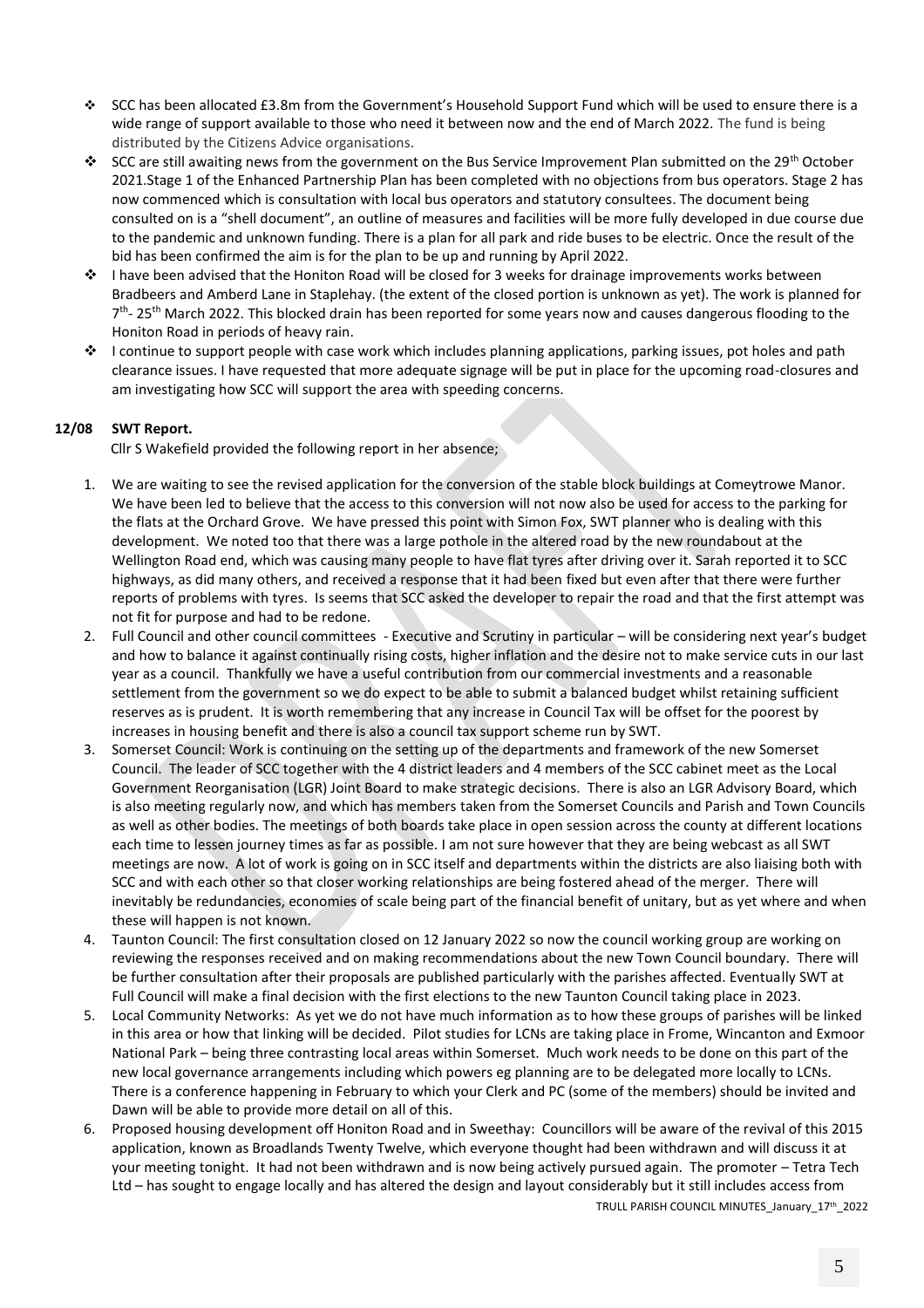the Honiton Road between Bradbeers and Canonsgrove and into Sweethay Lane. As a member of the Planning Committee (Sarah) I am not going to comment at this stage but will save my thoughts and words for the committee meeting in due course. I do however urge all parishioners particularly in the Staplehay and Trull Road/Honiton Road areas to look at the application 42/15/0001 online at SWT and to send in their comments to the planning department at SWT as soon as possible as the consultation period is scheduled to end on 20 January 2022.

7. SWT staff are administering a further round of government grants for hospitality businesses affected by Covid regulations. As previously our teams are working as quickly as possible to get money out to businesses as efficiently as they can.

#### **01/09 Finance**

#### **a) Approval of Payments & Receipts (R)**

To note that the VAT return had been submitted to HMRC. The precept request had been submitted to Governance at SWT.

For the purpose of Data Protection all Clerk associated payments will be allocated to one line. It was **resolved** to approve the following payments and receipts;

| avments |  |
|---------|--|
|         |  |

| To whom         | <b>Account</b> | <b>Description</b>                                         | <b>Net</b> | <b>VAT</b> | <b>Total</b> |
|-----------------|----------------|------------------------------------------------------------|------------|------------|--------------|
| S Millard-Jones | <b>TPC</b>     | Salary,<br>Homeworking &<br>mileage, PAYE,<br>NI & pension | £969.04    | £8.07      | £977.11      |
| <b>SWT</b>      | <b>TPC</b>     | Dog bins                                                   | £468.00    | £93.60     | £561.60      |
| <b>TCCC</b>     | <b>TPC</b>     | Room hire Jan                                              | £52.50     | £          | £52.50       |
| <b>TCCC</b>     | <b>TPC</b>     | Room hire Dec                                              | £30.00     | f          | £30.00       |
| <b>B</b> Pretty | <b>TPC</b>     | Mileage                                                    | £29.57     | £5.93      | £35.50       |
| <b>B</b> Pretty | <b>TPC</b>     | Book exchange<br>sign                                      | £27.00     | £5.40      | £32.40       |
| Arboricare      | <b>TPC</b>     | Tree felling<br><b>Village field</b>                       | £560.00    | £112.20    | £672.00      |
|                 |                |                                                            |            |            |              |
| <b>EDF</b>      | PFMC           | 11 <sup>th</sup> November<br>7th Dec                       | £162.73    |            |              |
| S Millard-Jones | <b>PFMC</b>    | Cleaning<br>products                                       | £1.75      |            |              |
| <b>EDF</b>      | <b>PFMC</b>    | $7th$ Dec - 14 <sup>th</sup><br>Jan                        | £468.64    |            |              |
| M Kavanagh      | PFMC           | Cleaning<br>Dec Jan                                        | £141.75    |            |              |

# **Receipts**

| Bank Interest - December | TPC.        | £0.27     |
|--------------------------|-------------|-----------|
| Allotments               | TPC         | £48.00    |
|                          |             | £48.27    |
| Hires - December         | <b>PFMC</b> | £1,330.00 |
|                          | <b>PFMC</b> | £1,330.00 |

TRULL PARISH COUNCIL MINUTES\_January\_17th\_2022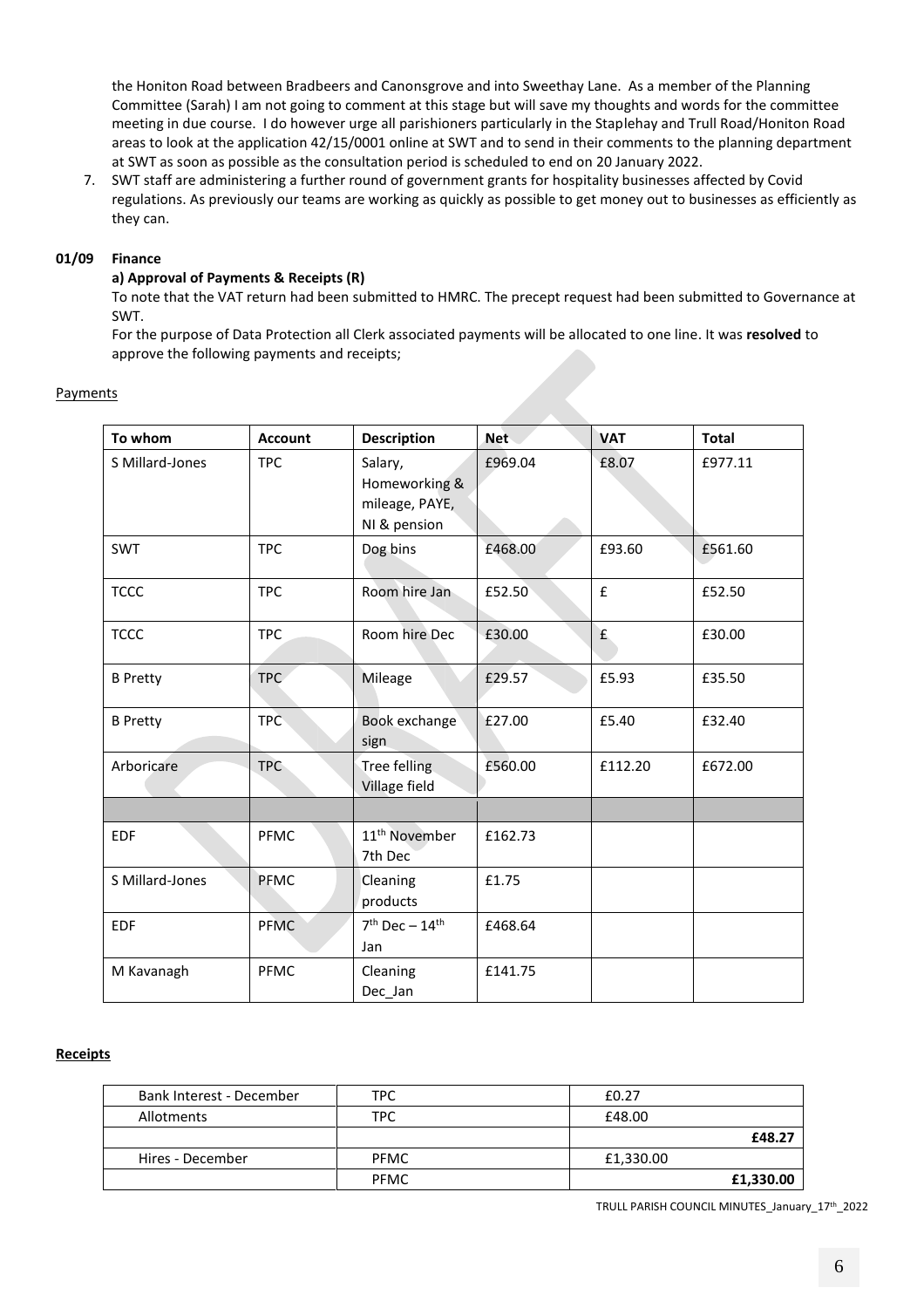# **b) Approval of the bank reconciliation (R)**

As of 31<sup>st</sup> December 2021:

Treasurers Account: £73,144.51 Main Account: £32,315.66 Covid Account: £188.52 TOTAL: £105,648.89

# **c) To approve the opening of a new bank account for CIL funds (R)**

It was **resolved** to open a Unity Bank account for the purpose of holding CIL funds. Mrs A Hudson and Ms D Johnson would be primary signatories.

# **01/ 10 Trull Comeytrowe report**

The report had been circulated ahead of the meeting. To note that all reports will be available on the website. Present; Simon Fox, Dawn Johnson, Jo Wooldridge, Brian Larcombe

• Three amended applications around the stable block in Comeytrowe will be coming forward to SWT planning in February/ March which will hopefully address issues people have raised. It is proposed that only the stable block will be accessed from the road to the industrial site with other properties accessed from within the site.

• The stable block will likely be sold by the Consortium to a local builder who will have access to do the work from Comeytrowe Lane. Any other works to the industrial site will be accessed from within the development.

• The mill at this site will most likely be put on the market soon for a private individual to purchase and restore rather than convert into a community building which would have the potential to generate more traffic.

The CEMP for the pumping station is in draft form with just one issue still to resolve around deliveries to the site.

• The developers have prepared a presentation to resubmit a design guide for the Eastern Development.

The works to build the new primary school will all be accessed from within the site. This is Somerset County Council build so Simon Fox will not be involved.

• Detailed drawings of the proposed haul bridge over the Galmington Stream required for the spine road were shown. This will be a large structure 25m end to end and 5.5m in height. There will be a mammal shelf and dormouse channel way. This will be a concrete structure that will be landscaped at a later period.

• Conversations are taking place around road safety and access to the shops in Trull with a suggestion of the access to the shops being one-way. I will seek a meeting with officers in Highways at SCC on this matter.

• Simon Fox has spoken to SCC regarding low water pressure at the Horts Cottages on Comeytrowe Road to see if an alternative supply line can come to the properties.

• I asked Simon Fox whether there were any areas on the development that could accommodate more trees. He replied that no tree areas were available within the next 6 months as they would require virgin land which is currently not available.

The Comeytrowe Workgroup met virtually on Wednesday 5th January 2022 (DJ, AK, FC, TD). Following the meeting a question was put to Simon Fox regarding EV charging points for the park and bus area with the following response; "We are working through the details to arrive at a specification to be agreed by SCC. As such it will be for SCC to decide what gets provided. I should add there is a defined list of things the developer has to provide in the s106 and EV charging is not one of them; to ensure there is an electricity supply for SCC or the new council to provide EV might be the best we can do right now."

**01/11 Social media.** To consider the creation and maintenance of a Trull Parish Council Facebook profile (R) To defer to February meeting

# **01/12 Queens Jubilee (R) – to commemorate by planting a tree in the village field**

Mr B Pretty asked members to consider the purchase of an oak tree to commemorate the Queen's jubilee. It was **resolved** to approve the purchase of a fairly well established Oak tree up to £300.

# **01/13 TPO Working Group report (R)**

To defer to February meeting

# **01/14 Village Field Working Group (R)**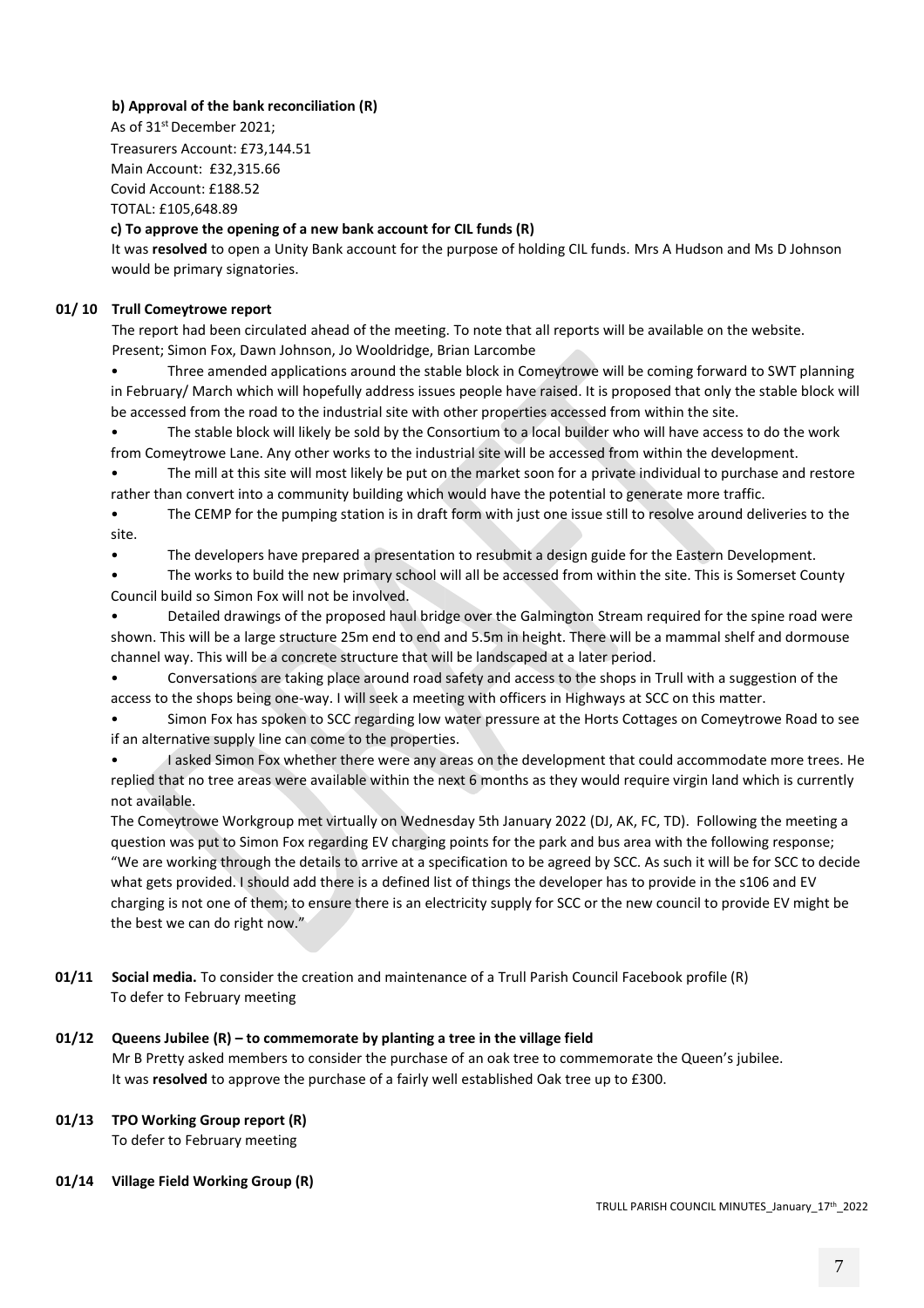Mr B Pretty had circulated a Tree report amongst members ahead of the meeting and proposed that the council approve a quote for removal of the two identified chestnut trees in the Village Field. It was **resolved** to approve the circulated quote and that Arboricare check the TPO status of the trees before any work is carried out.

# **01/15 Speed Indicator Device (R) – update**

The Clerk shared a comparison table of devices that had been researched. It was suggested that a solar powered device may be the preferred option, and that the PC may wish to purchase two solar panels so that only the radar would need moving. Further work is needed in terms of the posts that might be needed and it is hoped that a Road Safety Fund can be applied for, but this can't be done until equipment has been decided upon and a Memorandum of Understanding has been agreed with SCC.

It was **resolved** to approve the formation of a Speed Management Working Group to help collate all of the required information. A Terms of Reference would be approved at the February meeting.

# **01/16 Attenuation pond (R) – update**

The Clerk reported that she had been in contact with the solicitors regarding fencing and availability of safety equipment for the attenuation pond. It is believed that the PC own the attenuation pond as it owns the village field. Confirmation hadn't been received, but the Clerk would continue to ascertain the facts regarding ownership and liability.

The Clerk also reported that the £8,000.52 that had been allocated to the PC within the S106 agreement was for the provision of allotments and not necessarily for the village field itself. Therefore, councillors were asked to consider ways in which to improve the current allotments, as money could be used to improve the current site, for example, equipment and maintenance could be reviewed.

**01/17 Reports on the following (if appropriate):-** Allotments, Almshouses, Highways, Memorial Hall, footpaths, KGV & Pavilion:

No reports

- **01/18 Correspondence**  All had been circulated ahead of the meeting.
- **01/19 Items for the next meeting.**

**Speed Indicator Device TPO Working Group report Social media. To consider the creation and maintenance of a Trull Parish Council Facebook profile Electric Car Charging Point**

**01/20 Date for the next meeting: Monday February 21st at 7.15pm**